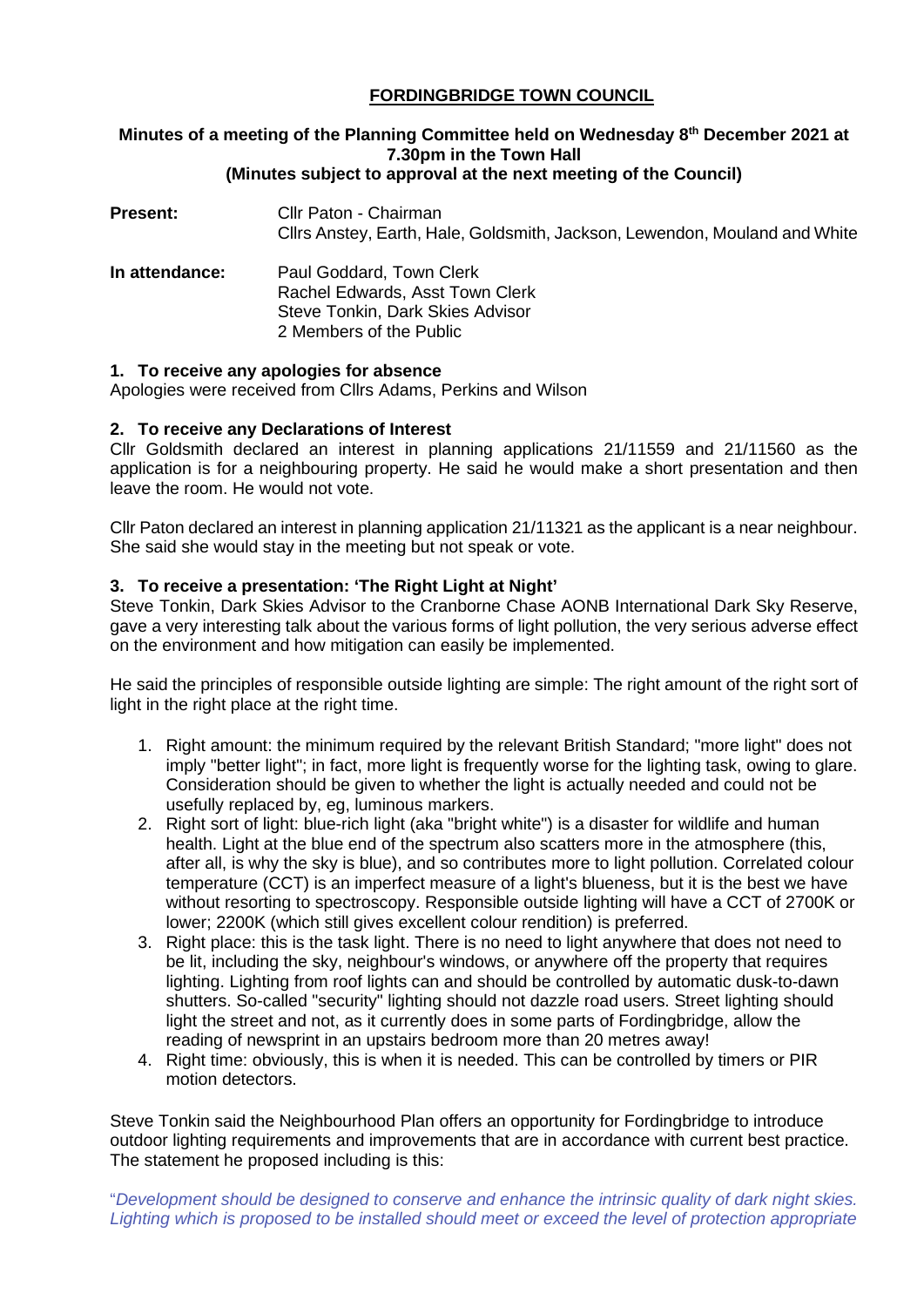*to Environmental Zone (as defined by the Institution of Lighting Professionals) in which it is installed, with the addition that external lighting should be fully shielded and not exceed a correlated colour temperature (CCT) of 2700K.*"

He believes this is necessary because:

- 1. The FTC area is adjacent to the International Dark Sky Reserve (IDSR) on Cranborne Chase AONB. This is a prestigious designation: there are only eighteen IDSRs worldwide. Artificial light at night (ALAN) knows no civic boundaries, so ALAN produced in Fordingbridge negatively impacts the dark and tranquil skies of the IDSR.
- 2. The National Planning Policy Framework (NPPF 185) specifically states:

"Planning policies and decisions should also **ensure** that new development is appropriate for its location taking into account the likely effects (including cumulative effects) of pollution on health, living conditions and the natural environment, as well as the potential sensitivity of the site or **the wider area** to impacts that could arise from the development. In doing so they should:

[...]

(c) limit the impact of light pollution from artificial light on local amenity, **intrinsically dark landscapes and nature conservation**."

- 3. ALAN is one of the four main drivers of the "insectageddon" aspect of the biodiversity crash, on a par with (and possibly exceeding, according to some recent research at Exeter University) climate change, pesticides, and habitat loss. Any responsible lighting policy will take this into account.
- 4. Reducing ALAN is consistent with any Nature Recovery Plan.

Including lighting measures in a Fordingbridge Town Council Neighbourhood Plan would allow NFDC to refuse planning applications that are contrary to this.

### **4. To confirm the minutes of the meeting held on 10th November 2021 and report any matters arising**

Cllr Lewendon proposed and it was seconded by Cllr Earth and therefore **RESOLVED:** that the minutes of the meeting held on the 10<sup>th</sup> November 2021 be signed as a true record. No matters arising.

#### **5. To confirm the minutes of the extraordinary meeting held on 29th November 2021 and report any matters arising**

Cllr Mouland proposed and it was seconded by Cllr Hale and therefore **RESOLVED:** that the minutes of the extraordinary meeting held on the 29<sup>th</sup> November 2021 be signed as a true record. No matters arising.

## **6. To receive any matters raised by Members of the Public**

A member of the public asked when the Christmas lights will be working again in the town and commented that he thought the display not as good as in previous years. The Clerk reported that the contractors came to repair the lights on Tuesday but that there was a town-wide power cut and so they were unable to do the work. They should have returned today but didn't and the Clerk will follow this up.

A discussion followed about what would happen when the Christmas lights contract ends after Christmas 2022. The Clerk reported that the former lights had come to the end of their lifespan and it was recommended that they were no longer used. One of the appeals of the current contract is that the lights are leased rather than the Council having to purchase and store new lights. Cllr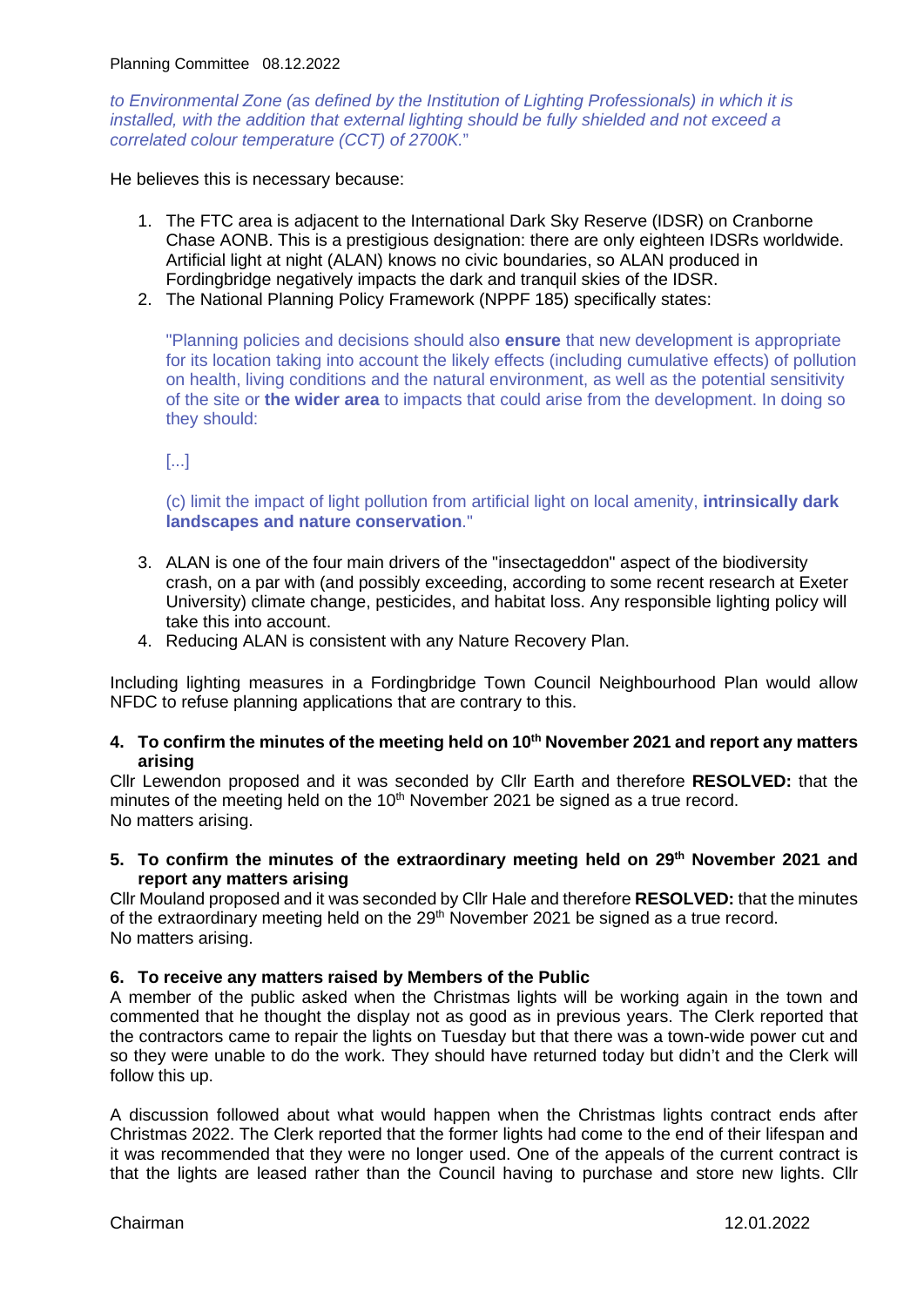Jackson reported that the cost of Christmas lights had risen dramatically over the years and that due to changes in the regulations, volunteers could no longer hang lights above the highway.

The Member of Public recommended opening a dialogue with the town about next year's lights following complaints on one of the town's public Facebook groups. He said that fewer businesses had displayed small Christmas trees above their shops this year too.

Cllr Paton asked for this matter to be added to the agenda of the Annual Meeting. *Action: Clerk to add Christmas Lights to agenda of Annual Meeting*

## **7. To report any Results on Planning Applications, Appeals, Tree Works Applications & Tree Preservation Orders made**

#### **Application 21/10786**

| SITE:        | REDBROOK FARM, BARN OFFICES, RINGWOOD ROAD,                           |
|--------------|-----------------------------------------------------------------------|
|              | <b>FORDINGBRIDGE SP6 2ET</b>                                          |
| DESCRIPTION: | Use of redundant agricultural barn as office; associated car parking, |
|              | new access and landscaping                                            |
| DECISION:    | <b>Granted Subject to Conditions</b>                                  |

#### **Application 21/11331**

| SITE:               | 79 ALLENWATER DRIVE, FORDINGBRIDGE SP6 1RE            |
|---------------------|-------------------------------------------------------|
| <b>DESCRIPTION:</b> | Two-storey rear extension; first-floor side extension |
| DECISION:           | Refused                                               |

#### **Application 21/11289**

| SITE:        | 87 WHITSBURY ROAD, FORDINGBRIDGE SP6 1LB |
|--------------|------------------------------------------|
| DESCRIPTION: | Loft conversion and rear extension       |
| DECISION:    | Refused                                  |

#### **Application 21/10946**

| SITE:               | 2 BEECHWOOD, FORDINGBRIDGE SP6 1DB                           |
|---------------------|--------------------------------------------------------------|
| <b>DESCRIPTION:</b> | Single-storey side/front extensions and internal alterations |
| DECISION:           | <b>Granted Subject to Conditions</b>                         |

#### **Application 21/10913**

| SITE:               | 12 VICTORIA GARDENS, FORDINGBRIDGE SP6 1DJ                            |
|---------------------|-----------------------------------------------------------------------|
| <b>DESCRIPTION:</b> | Demolition of existing detached garage, erection of new 2 storey side |
|                     | extension                                                             |
| DECISION:           | <b>Granted Subject to Conditions</b>                                  |

#### **Application 21/11386**

| SITE:        | THE LILACS, WHITSBURY ROAD, TINKERS CROSS,    |
|--------------|-----------------------------------------------|
|              | <b>FORDINGBRIDGE SP6 1FF</b>                  |
| DESCRIPTION: | Single-storey rear extension; new front porch |
| DECISION:    | <b>Granted Subject to Conditions</b>          |

#### **Application 21/11451**

| SITE:               | FRYERN PARK FARM, WHITSBURY ROAD, BROOKHEATH,<br>FORDINGBRIDGE SP6 3PL |
|---------------------|------------------------------------------------------------------------|
| <b>DESCRIPTION:</b> | 2 Agricultural Barns (Agricultural Prior Notification)                 |
| DECISION:           | Details not required to be approved                                    |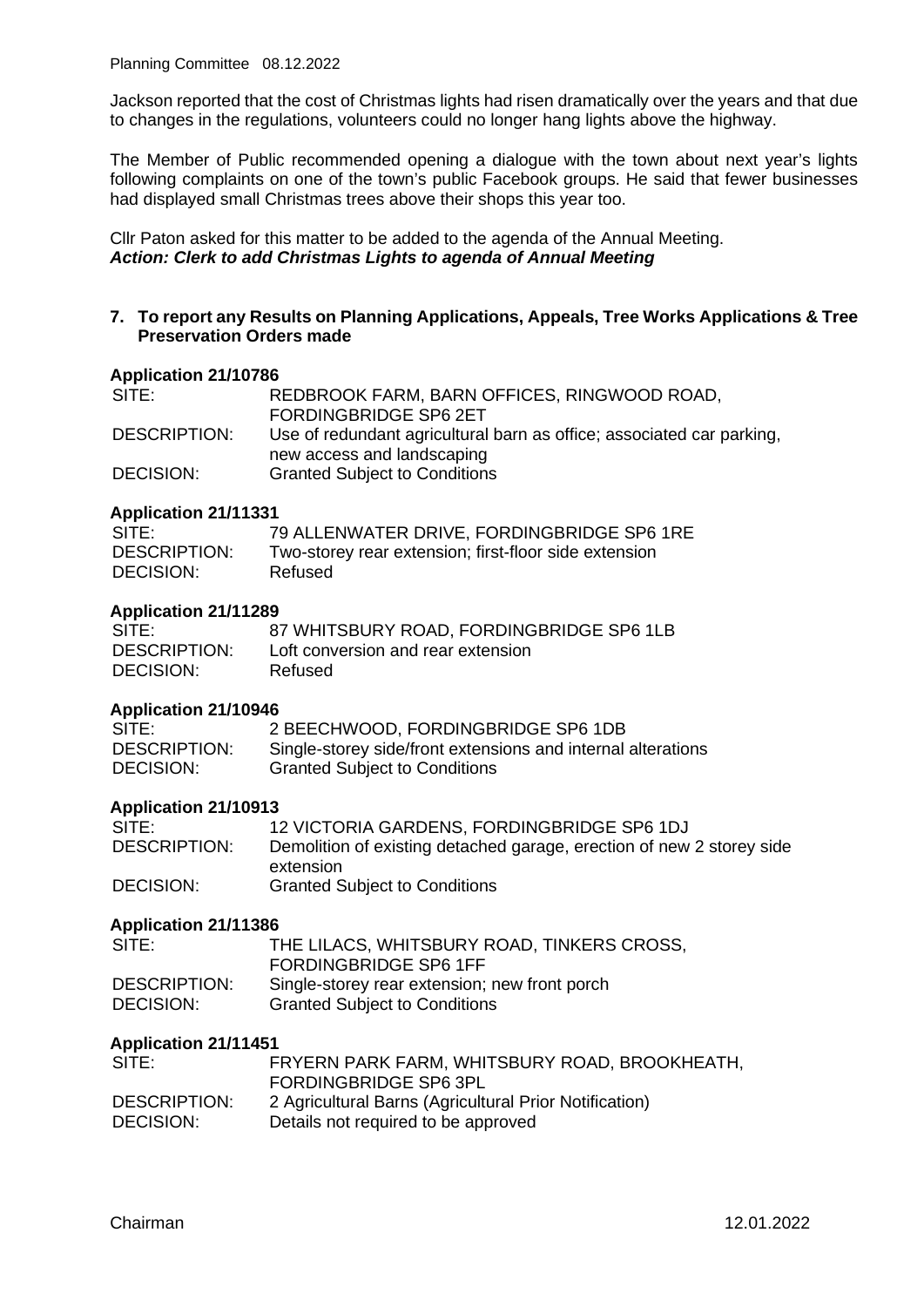## **Application 21/11341**

| SITE:        | 61 CHURCH STREET, FORDINGBRIDGE SP6 1BB                           |
|--------------|-------------------------------------------------------------------|
| DESCRIPTION: | Conservation roof light (Application for Listed Building Consent) |
| DECISION:    | <b>Granted Subject to Conditions</b>                              |

## **Application 21/11376**

| SITE:               | 18 PARSONAGE PARK DRIVE, FORDINGBRIDGE SP6 1QS       |
|---------------------|------------------------------------------------------|
| <b>DESCRIPTION:</b> | Proposed rear and first floor extension; alterations |
| DECISION:           | <b>Granted Subject to Conditions</b>                 |

### **Application 21/11330**

| SITE:                            | 36 PEALSHAM GARDENS, FORDINGBRIDGE SP6 1RD                                                              |  |
|----------------------------------|---------------------------------------------------------------------------------------------------------|--|
| <b>DESCRIPTION:</b>              | Single-storey extension above existing integral linked garage                                           |  |
| DECISION:                        | <b>Granted Subject to Conditions</b>                                                                    |  |
| <b>Application 21/11474</b>      |                                                                                                         |  |
| SITE:                            | EASTVILLE HOUSE, 43 SALISBURY ROAD, FORDINGBRIDGE<br>SP6 1EH                                            |  |
| <b>DESCRIPTION:</b><br>DECISION: | Single-storey rear extension to dwelling; rear garage extension<br><b>Granted Subject to Conditions</b> |  |
|                                  |                                                                                                         |  |

### **Appeal Decisions**

No appeal decisions.

## **Tree Work Decisions**

No tree works decisions

## **8. To consider new Planning Applications**

| 21/11559                                                                                             | 47-49 HIGH STREET, FORDINGBRIDGE SP6 | Mr Stretch |
|------------------------------------------------------------------------------------------------------|--------------------------------------|------------|
|                                                                                                      | 1AS                                  |            |
| Ground floor rear extensions, the internal reconfiguration to form a shop at ground floor level;     |                                      |            |
| 3x flats (1x 2-bed, 2x 3-bed) at ground, first & second floor level; associated external alterations |                                      |            |
| and hard & soft landscaping                                                                          |                                      |            |
| Cllr Goldsmith made a statement objecting to the planning application.                               |                                      |            |
| [Cllr Goldsmith left the meeting]                                                                    |                                      |            |
|                                                                                                      |                                      |            |
| Cllr Lewendon presented this application.                                                            |                                      |            |
|                                                                                                      |                                      |            |

Cllr Anstey proposed and it was seconded by Cllr Earth and therefore **RESOLVED** to recommend REFUSAL under PAR4, because of the loss of retail space, the overdevelopment of the site, the intrusion on the neighbours, the lack of car parking and the proposed design. All in favour.

| 21/11560                                                                                                                                                                                                                                                    | 47-49 HIGH STREET, FORDINGBRIDGE SP6<br>1AS                                                                                                                                                                                                                                                                                   | Mr Stretch |  |
|-------------------------------------------------------------------------------------------------------------------------------------------------------------------------------------------------------------------------------------------------------------|-------------------------------------------------------------------------------------------------------------------------------------------------------------------------------------------------------------------------------------------------------------------------------------------------------------------------------|------------|--|
| Ground floor rear extensions, the internal reconfiguration to form a shop at ground floor level;<br>3x flats (1x 2-bed, 2x 3-bed) at ground floor, first & second floor level; associated external<br>alterations (Application for Listed Building Consent) |                                                                                                                                                                                                                                                                                                                               |            |  |
| in favour.<br>[Cllr Goldsmith returned to the meeting]                                                                                                                                                                                                      | Cllr Lewendon presented this application.<br>CIIr Anstey proposed and it was seconded by CIIr Earth and therefore RESOLVED to<br>recommend REFUSAL under PAR4, because of the loss of retail space, the overdevelopment<br>of the site, the intrusion on the neighbours, the lack of car parking and the proposed design. All |            |  |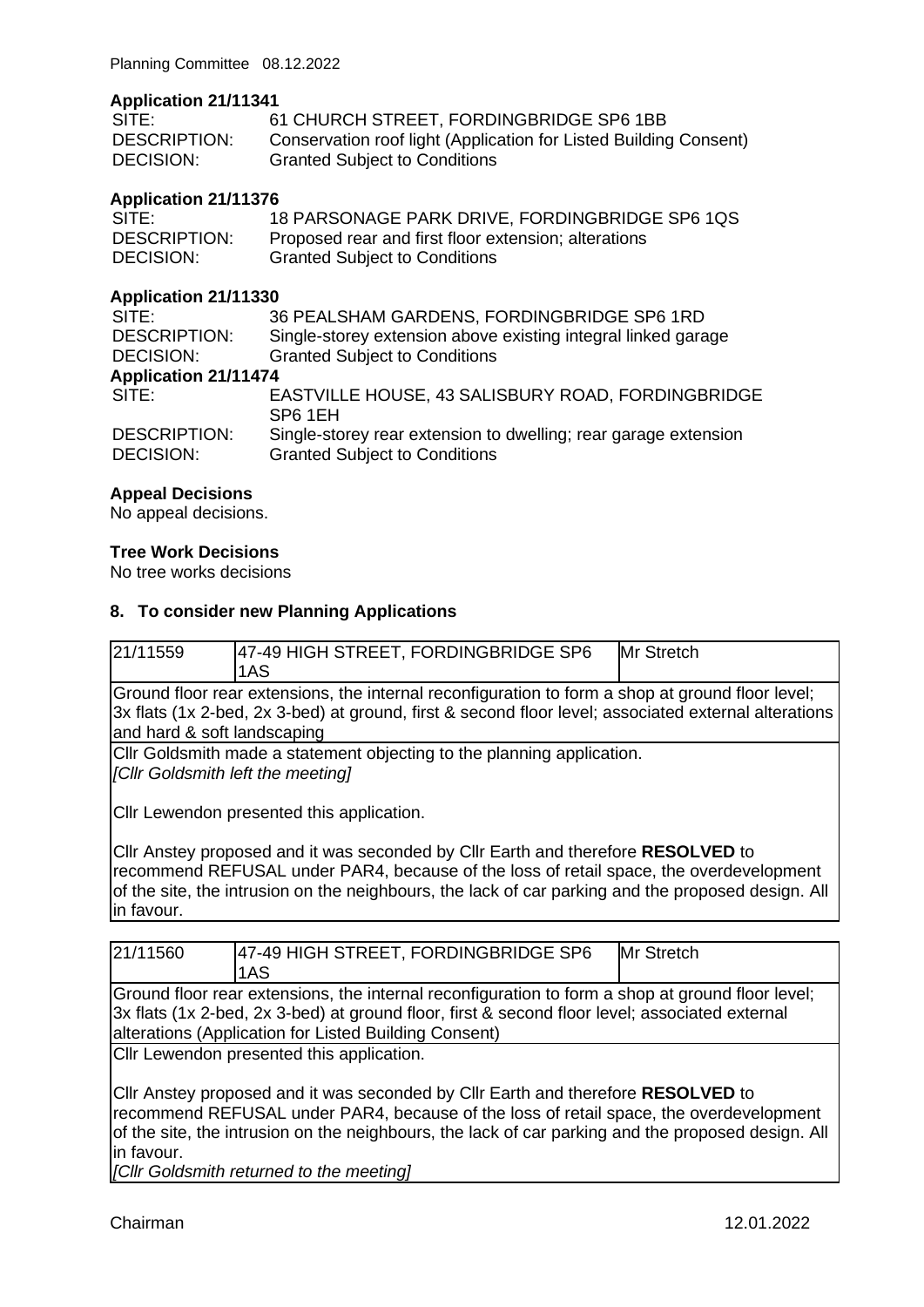| 21/11321                    | Holly Lodge, 29 Salisbury Road, Fordingbridge<br>SP6 1EH                                                                                                                                                                                                                        | Mr Clarke |
|-----------------------------|---------------------------------------------------------------------------------------------------------------------------------------------------------------------------------------------------------------------------------------------------------------------------------|-----------|
|                             | Creation of a new access and parking to the front of the property; closing of existing parking<br>space off Alexandra Road and erection of 1.77m close boarded fence and gate                                                                                                   |           |
| immediately after a corner. | CIIr Mouland proposed and it was seconded by CIIr Hale and therefore RESOLVED to<br>recommend PERMISSION under PAR3 as it is safer for cars to exit the property onto Salisbury<br>Road where other vehicles will have better visibility ahead, rather than onto Alexandra Road |           |

| 21/11518                    | 16 VICTORIA GARDENS, FORDINGBRIDGE<br>ISP6 1DJ                                                   | Mr & Mrs Gurd |
|-----------------------------|--------------------------------------------------------------------------------------------------|---------------|
| proposal)                   | Single-storey rear extension (Lawful Development Certificate that permission is not required for |               |
| <b>FOR INFORMATION ONLY</b> |                                                                                                  |               |

## **9. To consider new Tree Works Applications**

Members considered the following applications.

| CONS/21/0606                                     |
|--------------------------------------------------|
| <b>Proposed Works:</b> Leylandii x 8 Fell        |
| 49 Church Street, Fordingbridge, SP6 1BB         |
| <b>Proposed Works:</b> Leylandii x 8 Fell        |
| <b>Reason for Work:</b> Too large and not native |
|                                                  |

| <b>Case Ref:</b>                         | CONS/21/0617                                        |
|------------------------------------------|-----------------------------------------------------|
| <b>Proposed Works:</b> Poplar x 7 Reduce |                                                     |
|                                          | Ash x 1 Fell                                        |
| <b>Site Address:</b>                     | Parsonage House, Green Lane, Fordingbridge, SP6 1JT |

## **10. To consider any Licensing Act 2003 applications**

Members considered the following licensing applications.

| Our Ref:                  | TEN 9529 / LICTE/21/05474 - KS                                        |
|---------------------------|-----------------------------------------------------------------------|
| Date:                     | 12 November 2021                                                      |
| <b>Application Type:</b>  | <b>Temporary Event Notice (LATE)</b>                                  |
|                           | Date(s) Of Proposed Event: 26/11/2021 12:00:00 to 28/11/2021 21:00:00 |
| <b>Premise Address:</b>   | Little Ice Cream Factory (Cafe 100), Roundhill,                       |
|                           | Fordingbridge, SP6 1AQ                                                |
| <b>Applicant Details:</b> | <b>David Andrew Clarke</b>                                            |
| <b>Event Details:</b>     | Christmas Lights Switch                                               |
|                           | The sale by retail of alcohol                                         |
|                           | Takeaway from a serving hatch                                         |
|                           | 26, 27, & 28 November 2021                                            |
|                           | 12:00 hrs to 21:00 hrs                                                |
|                           | 10 persons                                                            |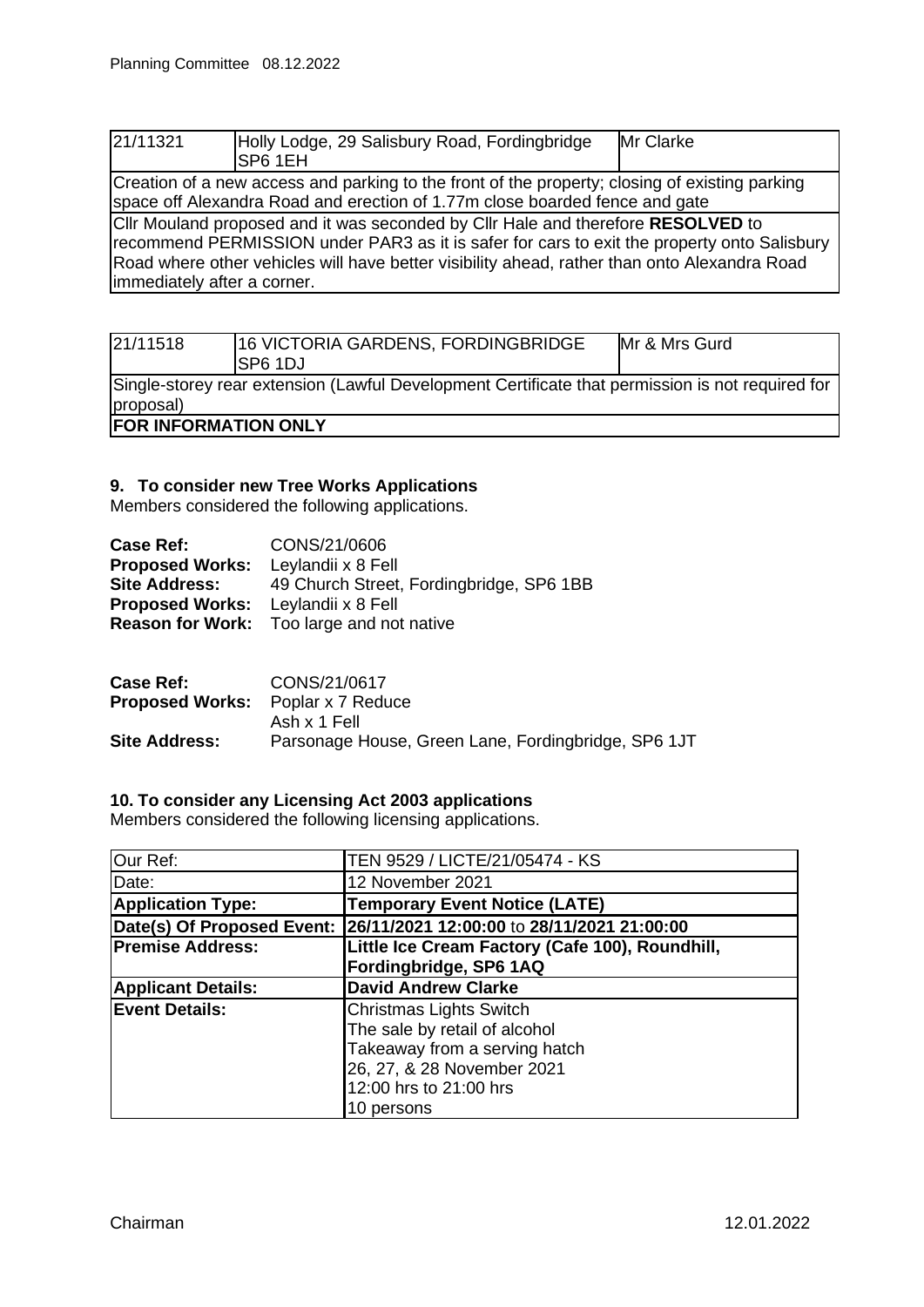| Our Ref:                  | TEN 9530 / LICTE/21/05475 - KS                                        |
|---------------------------|-----------------------------------------------------------------------|
| Date:                     | 12 November 2021                                                      |
| <b>Application Type:</b>  | <b>Temporary Events Notice</b>                                        |
|                           | Date(s) Of Proposed Event: 03/12/2021 12:00:00 to 05/12/2021 21:00:00 |
| <b>Premise Address:</b>   | Little Ice Cream Factory, (Cafe 100), Roundhill,                      |
|                           | Fordingbridge, SP6 1AQ                                                |
| <b>Applicant Details:</b> | <b>David Andrew Clarke</b>                                            |
| <b>Event Details:</b>     | Christmas Shopping and festive activities                             |
|                           | The sale by retail of alcohol                                         |
|                           | Takeaway from a serving hatch                                         |
|                           | 3, 4 & 5 December 2021                                                |
|                           | 12:00 hrs to 21:00 hrs                                                |
|                           | 10 persons                                                            |

| Our Ref:                  | TEN 9531 / LICTE/21/05476 - KS                                          |
|---------------------------|-------------------------------------------------------------------------|
| Date:                     | 12 November 2021                                                        |
| <b>Application Type:</b>  | <b>Temporary Events Notice</b>                                          |
|                           | Date(s) Of Proposed Event:   10/12/2021 12:00:00 to 12/12/2021 21:00:00 |
| <b>Premise Address:</b>   | Little Ice Cream Factory (Cafe 100), Roundhill,                         |
|                           | Fordingbridge, SP6 1AQ                                                  |
| <b>Applicant Details:</b> | <b>David Andrew Clarke</b>                                              |
| <b>Event Details:</b>     | Christmas events and activities                                         |
|                           | The sale by retail of alcohol                                           |
|                           | Takeaway from a serving hatch                                           |
|                           | 10, 11, & 12 December 2021                                              |
|                           | 12:00 hrs to 21:00 hrs                                                  |
|                           | 10 persons                                                              |

| Our Ref:                  | TEN 9532 / LICTE/21/05477 - KS                                            |
|---------------------------|---------------------------------------------------------------------------|
| Date:                     | 12 November 2021                                                          |
| <b>Application Type:</b>  | <b>Temporary Events Notice</b>                                            |
|                           | Date(s) Of Proposed Event:  16/12/2021 12:00:00 to 18/12/2021 21:00:00    |
| <b>Premise Address:</b>   | Little Ice Cream Factory (Cafe 100), Roundhill,<br>Fordingbridge, SP6 1AQ |
| <b>Applicant Details:</b> | <b>David Andrew Clarke</b>                                                |
| <b>Event Details:</b>     | <b>Christmas Shopping</b><br>The sale by retail of alcohol                |
|                           | Takeaway from a serving hatch                                             |
|                           | 16, 17, & 18 December 2021                                                |
|                           | 12:00 hrs to 21:00 hrs                                                    |
|                           | 10 persons                                                                |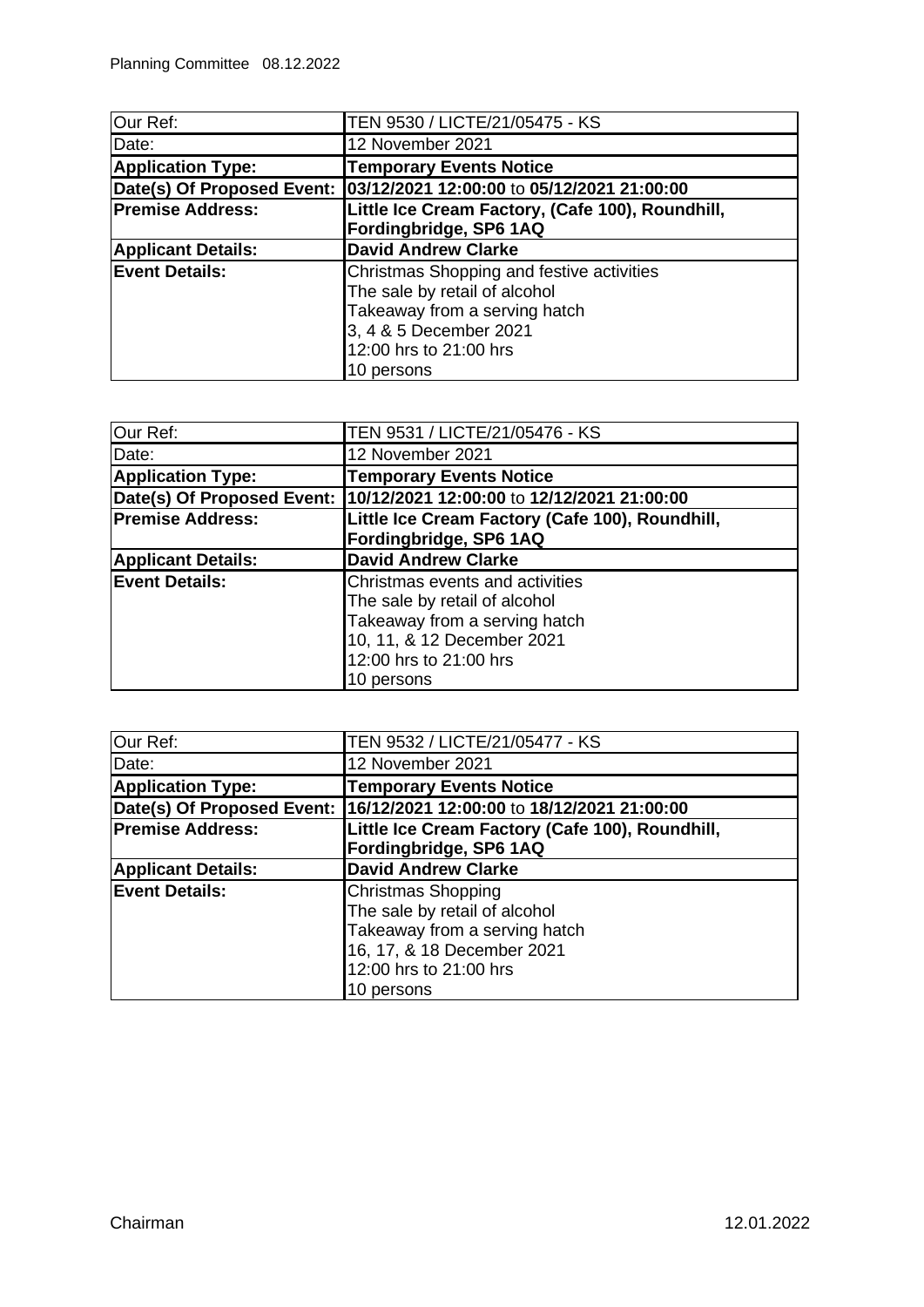| Our Ref:                  | TEN 9575 / LICTE/21/05811 - KS                                                                                                 |
|---------------------------|--------------------------------------------------------------------------------------------------------------------------------|
| Date:                     | 06 December 2021                                                                                                               |
| <b>Application Type:</b>  | <b>Temporary Event Notice (LATE)</b>                                                                                           |
|                           | Date(s) Of Proposed Event: (11/12/2021 14:30:00 to 11/12/2021 19:00:00                                                         |
| <b>Premise Address:</b>   | NFDC Car Park Fordingbridge, Roundhill,                                                                                        |
|                           | Fordingbridge                                                                                                                  |
| <b>Applicant Details:</b> | <b>Nichola Jayne Lyons</b>                                                                                                     |
| <b>Event Details:</b>     | Christmas market<br>The sale by retail of alcohol - Lyons Brewery<br>11 December 2021<br>14:30 hrs to 19:00 hrs<br>200 persons |

Concern was raised about the drinking of alcohol at Roundhill, and Councillors agreed that it shouldn't be encouraged in this area. It was also pointed out that Roundhill is a road and the sale of alcohol from this location could endanger pedestrians if they were drinking on the streets. *Action: Clerk to report concerns to NFDC*

Councillors noted that the Christmas Market at Roundhill on 11<sup>th</sup> December had been cancelled.

#### **11. To consider a response to the consultation on the Draft Parking Standards Supplementary Planning Document the Town and Country Planning (Local Planning) (England) Regulations 2012**

This draft SPD provides supporting guidance on the implementation of the Local Plan 2016-2036 Part 1: Planning Strategy (adopted in July 2020), including Policy CCC2: 'Safe and sustainable travel', Policy IMPL2: 'Development standards' and Policy ENV3: 'Design quality and local distinctiveness'. The document sets out the details for the approach agreed in the Local Plan to provide an appropriate level of vehicle and cycle parking in new development across the District.

The guidance set out in the draft SPD has been updated from the previous 2012 Parking Standards SPD to take account of the step changes in national and local policy and to ensure it achieves sustainable development in the context of climate change and other drivers. The guidance set out in the draft SPD also covers issues such as electric vehicle charging and is responsive to local circumstances regarding the availability of parking and accessibility. This Supplementary Planning Document (SPD) once adopted will replace the existing 2012 SPD "Parking Standards".

The draft SPD and online response form are available on the NFDC website at <https://newforest.gov.uk/article/2859/Parking-Standards>

Cllr Wilson submitted a report in her absence, saying that she feels that the number of properties already developed in the town with no parking spaces must be taken into account, along with the limited number of long-term parking spaces. She did not believe that it is reasonable to consider the incidences of traffic enforcement as Fordingbridge has only had the new parking warden for a short period of time. Before this the parking warden's time was mostly taken up in the car park. She believed that the incidences in this past year would be a lot higher than before.

Cllr Paton commented that the maximum parking standards are not needed in Fordingbridge; there are already issues with parking in Fordingbridge and she wanted Fordingbridge to have the maximum allocation of parking spaces. Cllr Lewendon said that we need fewer cars, however he thought that realistically, people will still drive into town. Cllr Hale reported that he has been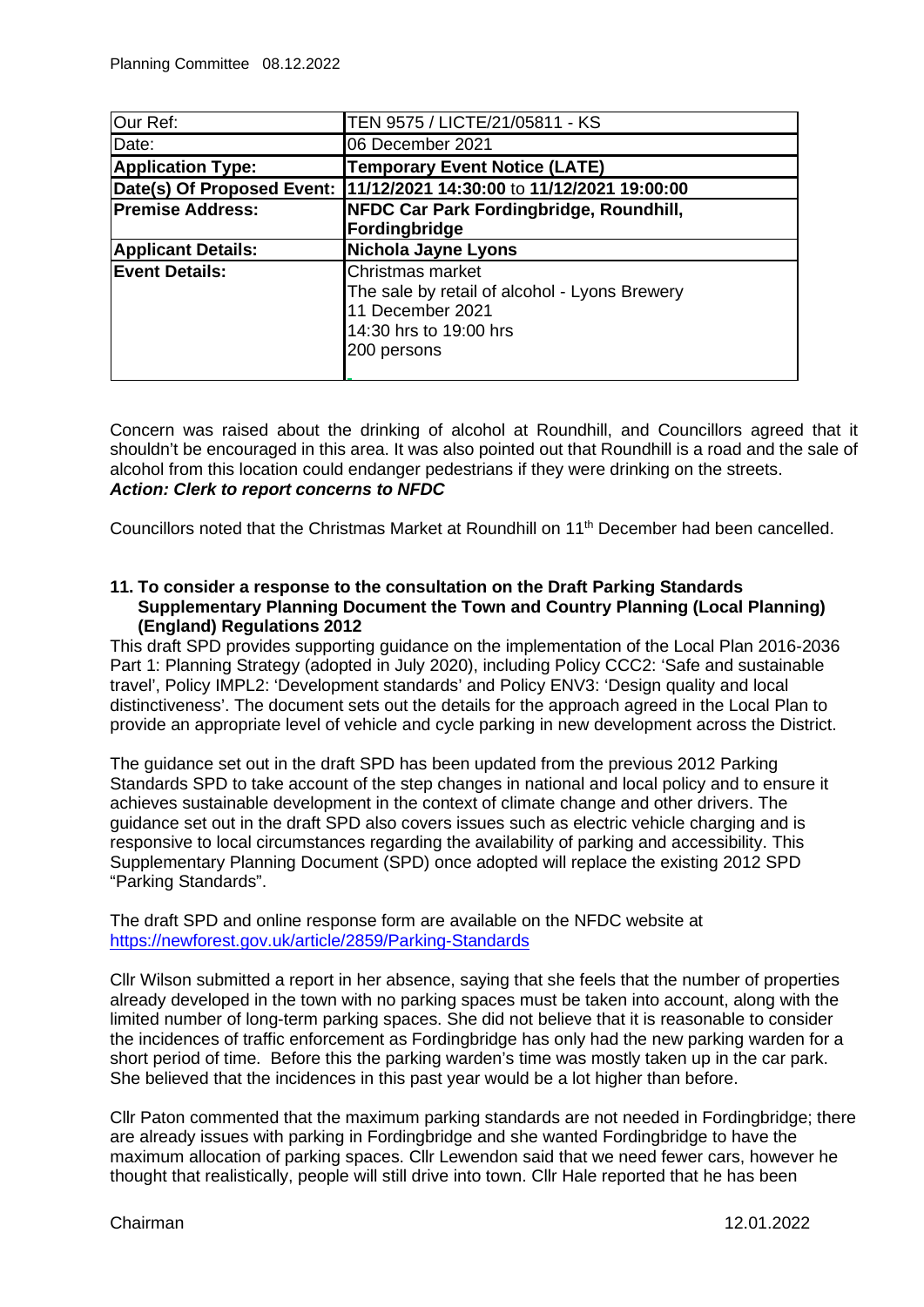Planning Committee 08.12.2022

approached by town centre residents who have nowhere to park and there is a safety issue involved with having to move cars regularly in order to remain within the maximum parking time allowed in the town's car parks. Cllr Earth confirmed that the NFDC Ringwood Road car park is dark and unsafe at night. Councillors considered the impact of the upcoming new developments and did not want the parking situation to become any worse in the town.

## **12. To receive an update from the Neighbourhood Plan Steering Group**

Councillors discussed the merits of different planning documents. They agreed to continue to support the Neighbourhood Plan Steering Group working on the CUB plan and confirmed that the Neighbourhood Plan Steering Group should continue to report to the Planning Committee. Cllr Paton said that all information gathered towards the CUB plan can be used towards the neighbourhood plan. She also reminded the Council that all members sit on the Planning Committee and all can get involved with this project.

A member of the public asked whether a summary of the survey results would be published. Cllr Jackson replied that the survey results would be published on the website in the new year. *Action: Clerk to add results to website in the new year*

A second member of public asked whether the CUB plan put together for Fordingbridge by the NFDC Head of Planning was publicly available. The Clerk replied that this is not a final plan but rather a list of items to consider along with actions to be undertaken. Cllr Paton said that members of the public could contribute and help with the actions.

### **13. To note any items of correspondence**

A strategic sites update has been received – see appendix.

**14. To receive a report from the Clerk or any other relevant planning business**  Nothing further to report.

## **15. To note the date of the next meeting as Thursday 6th January 2022**

There will be an Extraordinary Planning Committee meeting on Thursday  $6<sup>th</sup>$  January 2022 to discuss planning applications 21/11237 (NFDC) and 21/00849 (NFNPA) for Site 18.

The meeting closed at 21.02pm.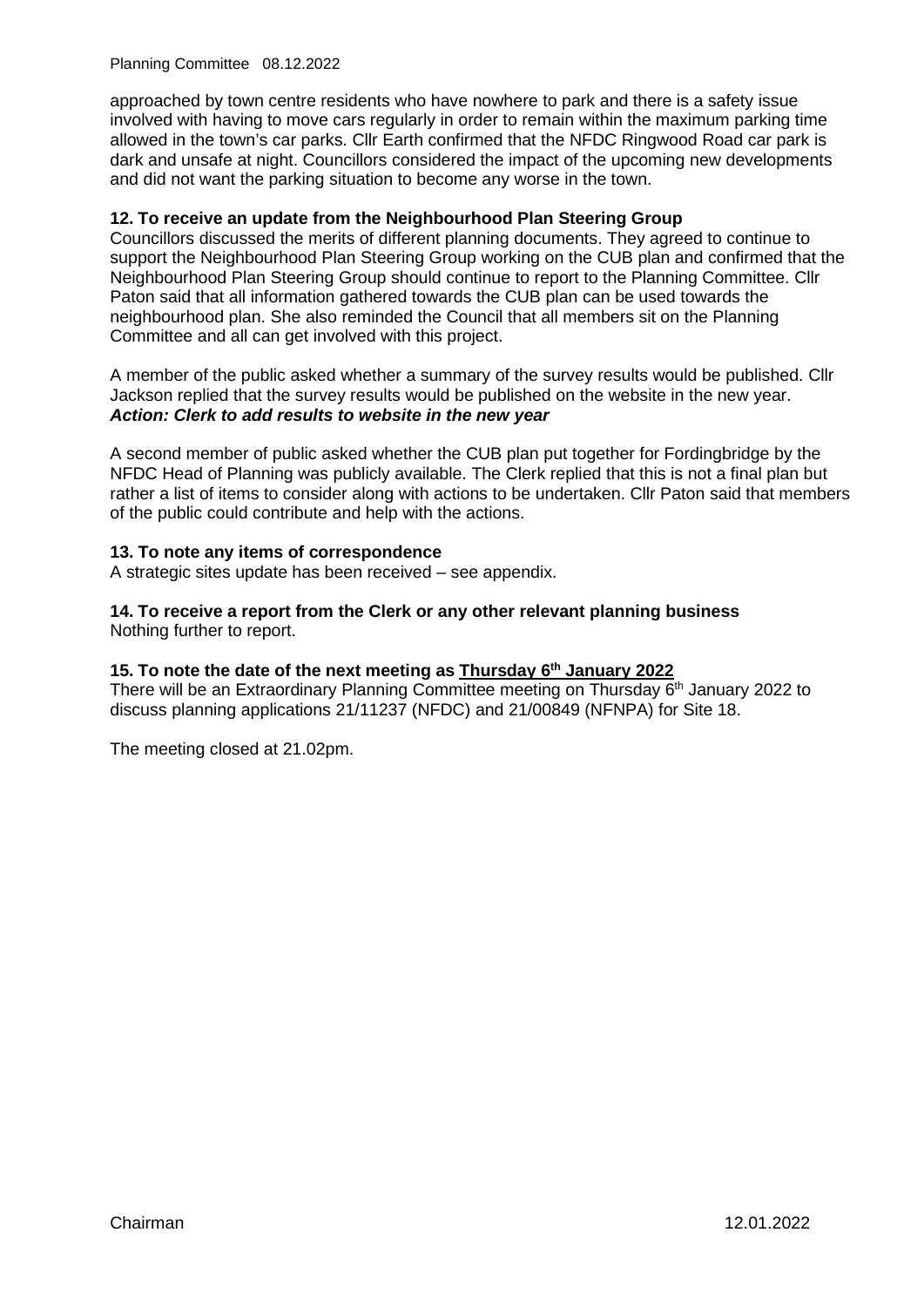# **APPENDIX Strategic Sites Update (December 2021)**

## **FORD 1 – Augustus Park, (Land East of Whitsbury Road), Fordingbridge SP6 1NQ Planning Permission Ref: 17/10150 – 145 dwellings**

The Pin kerb edging has been installed around the edge of the play area. The area was closed when I visited site as the contractor is still completing the repair/extension of the play surface matting up to the pin kerb. The play area will be re-opened once this work has been completed.

The remedial planting required will be carried out between now and the end of March during the current planting season.

The creation of the allotments has commenced. Storage materials in the area have been removed and the top soil layer has been removed clearing any unsuitable materials in the soil. New soil is being transported in and is being stored in there ready for use.

The present arrangement for the contractor's parking and storage of materials adjoining the Eastern end of the site is a temporary measure whilst work is being completed on the development. Removal of the car parking area, storage area and haul road will be carried out in the New Year along with remediation of these areas back to their original use. The required planting in this area of the site can then be carried out before the end of the planting season.

The Developer is carrying out extra road sweeps with their own cleaning equipment alongside the ones contracted in. Multiple sweeps in the most affected areas are being carried out, as witnessed during my last site visit.

Plots 119 - 130 (the final houses) are at the internal and external stages. The hard landscaping is being carried out currently. Kerbs and pathways to the driveways and houses are being laid. The soft landscaping will follow this.

The houses that were being used as the sales area are still being prepped for occupation. Of the remaining houses to be occupied Plots 119 – 123 and 129-130 are having external and interior works being carried out alongside hard and soft landscaping. Plots 124-127 are now occupied. Plot 128 has exchanged, but is not occupied yet.

In Phase 1 the two sales houses have sold, but will not be occupied until at least the end of January 2022. All the remaining houses are occupied.

In Phase 2 all houses are occupied.

In Phase 3 all houses are occupied.

In Phase 4 eight houses have exchanged and the rest are occupied. Those not occupied are pending construction/completion.

Regular monitoring of this site by the Site Monitoring Officer will continue in the short, medium and long term.